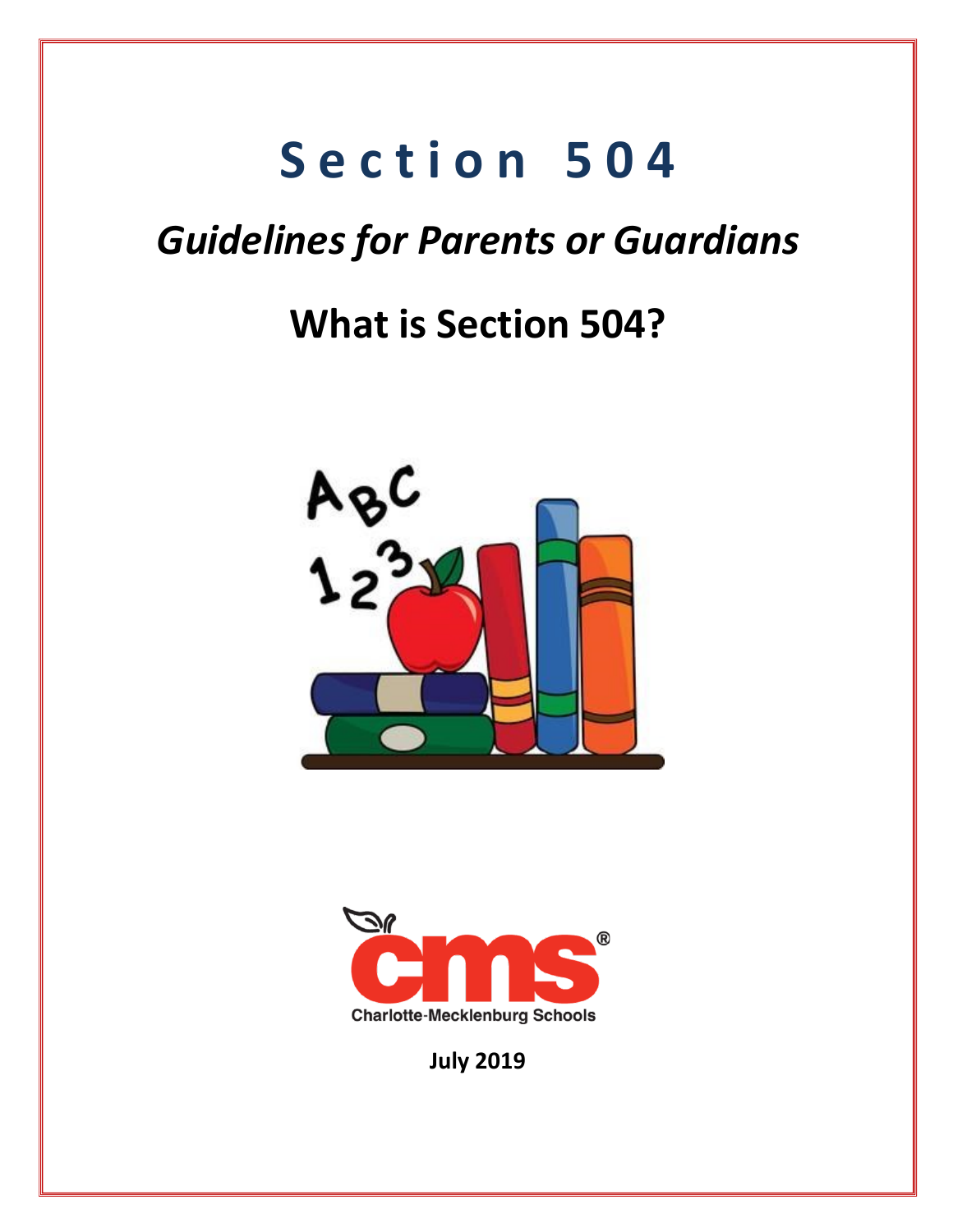## **What is Section 504?**

Section 504 is part of a federal civil rights law known as the Rehabilitation Act of 1973. This law specifically prohibits discrimination against students with disabilities and guarantees them a free and appropriate public education (FAPE). Discrimination, as defined in Section 504, is the failure to provide students with disabilities the same opportunity to benefit from education programs, services, or activities as provided to their nondisabled peers. Therefore, schools cannot exclude students with disabilities from facilities, programs, benefits, activities, or services that are provided to students without disabilities. Schools must make sure that all students receive equal access to educational opportunities.

**1. How does the Rehabilitation Act of 1973 define a "person with disabilities"?** The Rehabilitation Act of 1973 defines a person with disabilities as any person who "has a physical or mental impairment that substantially limits one or more major life activities or body function, has a record of such impairment, or is regarded as having an impairment." Major life activities as defined in the Rehabilitation Act of 1973 include caring for one's self, performing manual tasks, walking, seeing, hearing, speaking, breathing, learning, and working. Learning does not have to be the major life activity affected in order for an individual to be eligible for protections and services under Section 504.

**2. How are students identified as having a disability?** A parent, teacher, or other member of the school staff may raise a concern about a student's unique need for special help. Parents, teachers, and other staff members will meet to discuss all relevant information about the student. The parents' participation in this meeting is critical and helps to establish an accurate picture of the student's needs. At the meeting, the Section 504 team will consider whether the student has a disability that substantially limits a major life activity or body function. If the team needs more information, they will request the parent's consent to evaluate the student. If the team determines that the student does have a disability, they will then identify what types of support, or *accommodations,* are appropriate to meet the student's needs. The accommodations will be described in a document referred to as the *Section 504 Accommodation Plan*.

**3. What is included in a** *Section 504 Accommodation Plan***?** A Section 504 plan describes the accommodations that the school will provide to support the student's education. The team that determined the student's eligibility for Section 504 and identified the needed accommodations will create an accommodation plan to provide clarity and direction to the individuals delivering services or making accommodations. While there is no time limit specified for an accommodation plan, a review should be conducted at least annually. *Section 504 Accommodation Plans* may be updated at any time to reflect changes and recommendations by the team.

**4. What is the role of parents?** Parents play a key role by providing important information to schools about their child's needs and advocating for their child. If a parent believes his or her child has a disability or is having problems in school, the child's teacher should be contacted to discuss these concerns. Building a strong parent/school relationship begins with effective communication. As an added benefit, this involvement demonstrates the importance the parent places on education.

**5. What is the role of teachers?** In order for students with disabilities to be successful in school, teachers may need to modify the classroom environment, adjust their teaching strategies, or provide other accommodations. Other tasks include assessment of student progress and effective communication with parents. Teachers are required under Section 504 to provide necessary accommodations as specified in the Section 504 Accommodation Plan.

**6. What should parents or teachers do if they become dissatisfied with the plan?** Ongoing communication between parents and teachers will help avoid disagreements related to the student's accommodation plan. When parents' or teachers' concerns are not addressed to their satisfaction, they should contact the school principal or designated staff member responsible for Section 504. If the plan is not appropriate, a meeting should be held and any revisions discussed. Because situations change and students' needs change, flexibility in this process is key to assist everyone meet the students' needs.

**7. What procedural safeguards are provided by Section 504?** *Procedural safeguards* are rules that tell what procedures schools (and parents) must use in making decisions about services for students with disabilities. School principals should have the procedural safeguard information available for parents upon request.